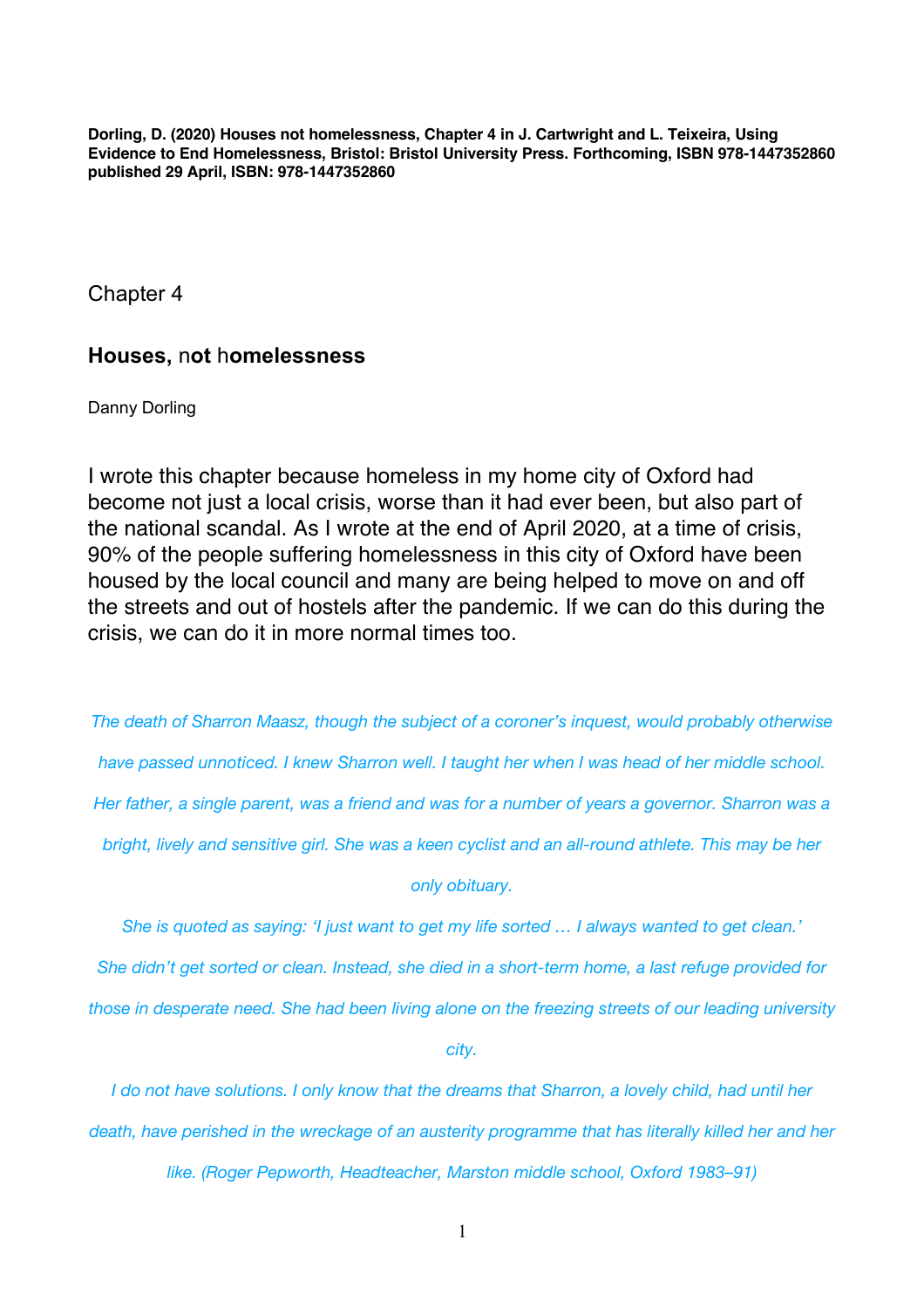This letter, one of many in recent years, was published in *The Guardian* newspaper on 3 February 2019 (Pepworth, 2019). It stands out because, unlike the majority of articles or obituaries written about people who have died while experiencing homelessness, Sharron Maasz was named.

Anonymizing people who have died while experiencing homelessness, or shortly after having been homeless, has become commonplace, but is a practice that does more harm than good. Understandably, the families of the deceased do not want their loved ones to be remembered for having died on the streets or in a halfway house, but while we name those who have died in almost any other circumstance, we attempt to forget those for whom society has failed to provide adequate safety and security.

Furthermore, these deaths are often attributed to proximal causes, not the underlying pervasion of poverty or severe lack of adequate housing that evidence suggests create and exacerbate other health problems that lead to death. In doing so, we fail to recognise that UK housing policy has exacerbated homelessness by creating an environment of precarious inequality. Acknowledging this is the first step towards making progress. From there, we can use evidence and data to reverse the policies that have created the current situation. If we do not, there is a great danger that simply monitoring the situation (and reporting the numbers) is perceived as action that will only continue to support the status quo. Roger Pepworth, Sharon's former teacher, ends his letter above by saying, 'I do not have solutions ...'. He should not have to; others should already be putting them in place. We know from other social policy fields that better use of evidence and data can lay the foundations to create tangible change.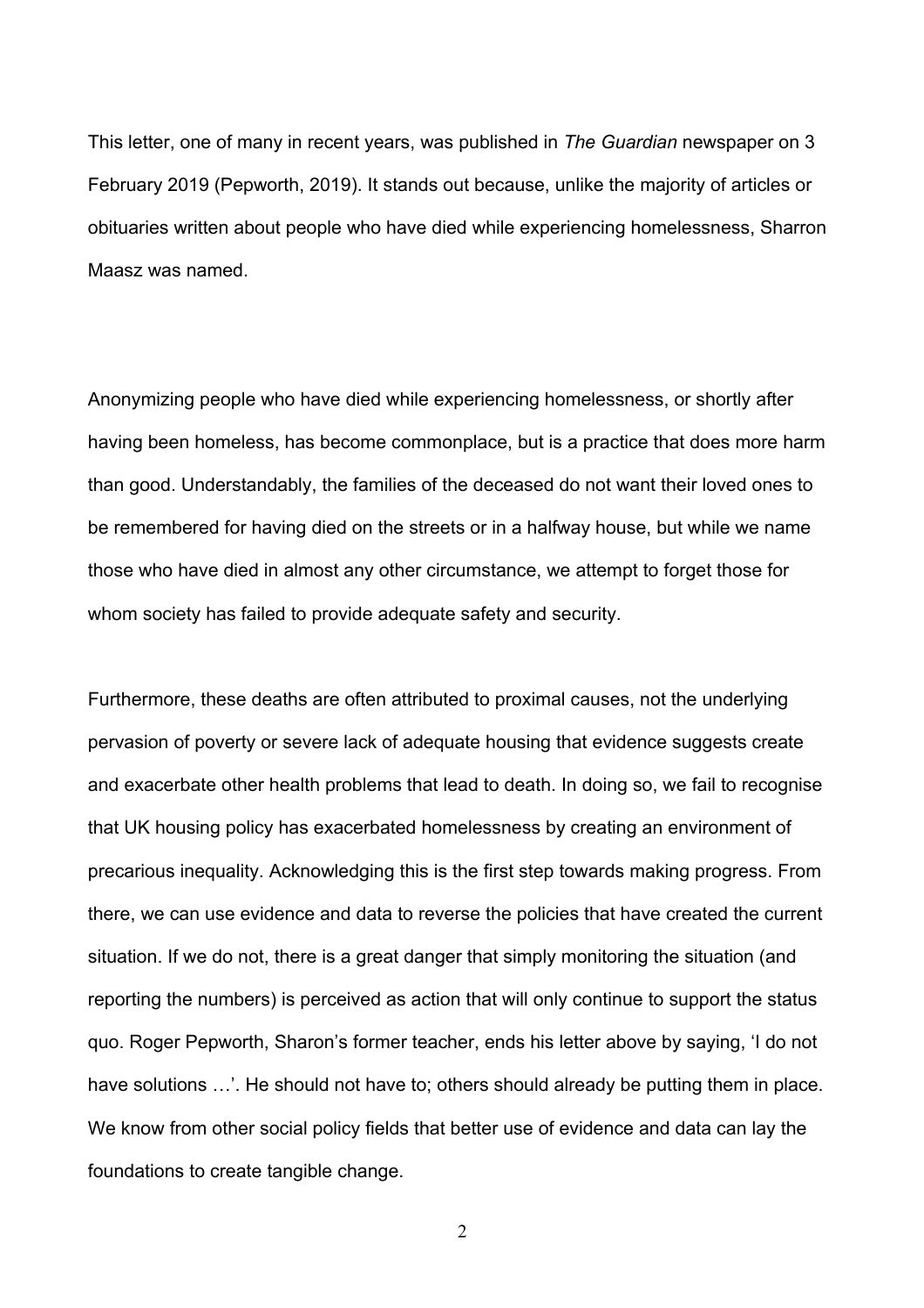### **Understanding the numbers**

On 31 January 2019, the Ministry for Housing, Communities and Local Government (MHCLG) reported that an estimated 4,677 people were now sleeping rough on any one night in England, almost three times as many as in 2010 (MHCLG, 2019). These figures have long been disputed, with the true number estimated to be at least twice as high. In the same timeframe, the number of families housed by local authorities in temporary accommodation rose significantly, but at a lower rate, from 50,000 in 2010 to 78,000 in 2018. In London alone, there are 225,000 'hidden homeless' people aged 16–25 arranging their own temporary accommodation with friends or family (Fransham and Dorling, 2018).

Reporting on its own rough sleeping initiative (RSI) in the same publication, MHCLG claimed: 'There were 2,748 people recorded as sleeping rough across the 83 RSI areas in autumn 2018, this is a decrease of 639 or 23% from the 2017 figure of 3,387 (MHCLG, 2019). As the total figure for England hardly changed over this time period, there will have been a similar rise in those areas where the initiative was not undertaken. This could have been for many reasons, which might include people being displaced away from the 83 RSI areas to be homeless in other areas of England. MHCLG's report on itself continued:

*An evaluation of the Rough Sleeping Initiative will be published this year to help understand the impact of the range of activities in these areas on the number of people sleeping rough. There are a range of other factors that may impact on the number of people sleeping rough including the weather, where people choose to sleep, the date and time chosen and the availability of alternatives such as night shelters.*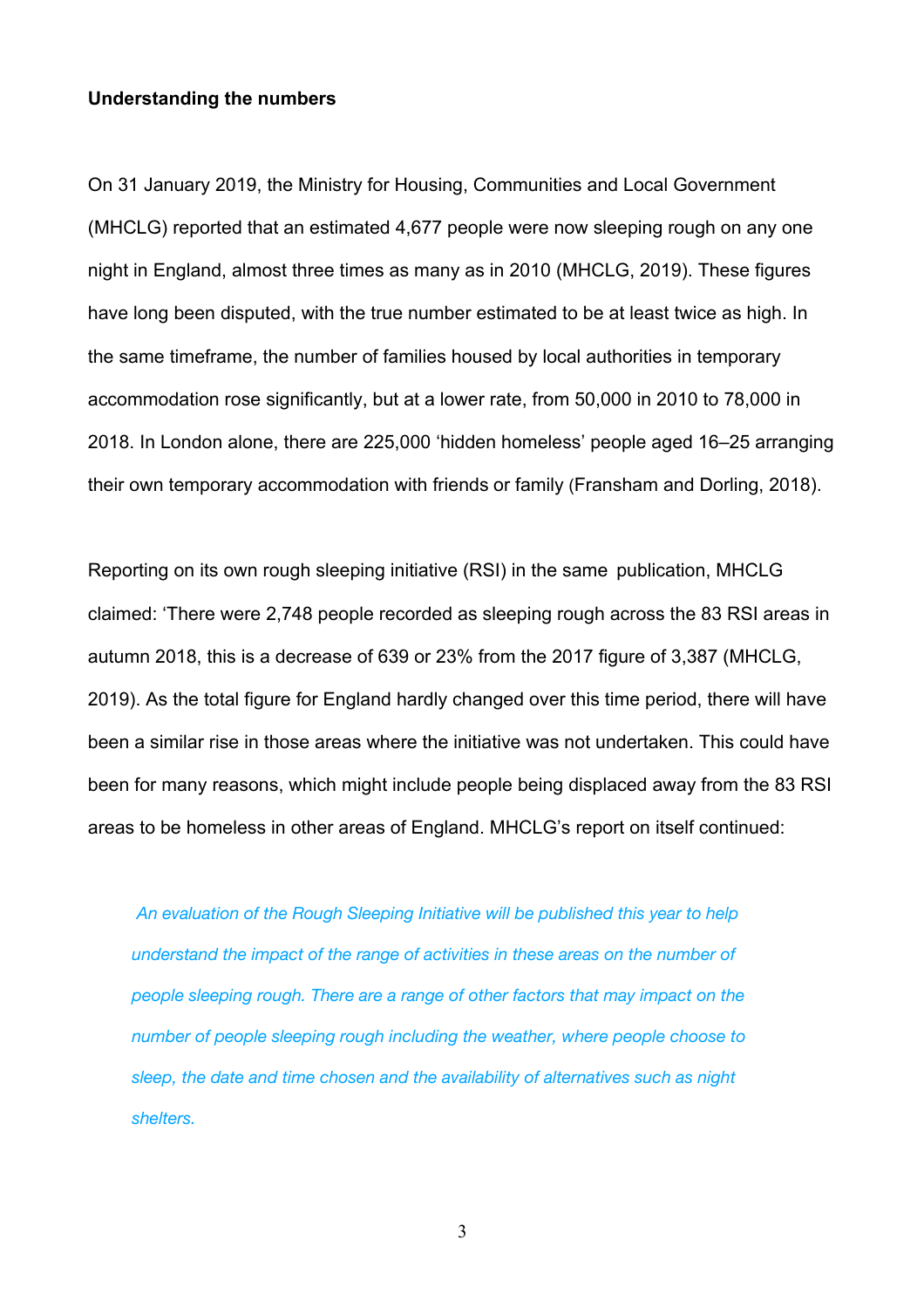The government ministry did not mention its overall approach to housing as a potential problem, let alone that it is in fact one of the most significant factors. This is not surprising. If they realized that they were part of the problem they would surely have done something about it by now – unless the view of the ministers in charge is that some level of homelessness is necessary or inevitable.

This is not a phenomenon limited to the MHCLG. In 2017, there were estimated to be 527 deaths of homeless people in England and Wales (ONS, 2018). The Office for National Statistics (ONS) reported these numbers in December 2018, and said that:

*Understanding a problem is the first step to solving it, and producing these statistics will help society make better decisions to tackle homelessness and stop homeless people dying in our communities (Brimblecombe et al., 2019). These statistics aren't just numbers, behind each death is the story of some of the most vulnerable members of society. (Humberstone, 2018)*

So what is the next step? Counting the rising number of deaths with increasing accuracy is certainly essential, but only illustrates how large the underlying problem has become. It does not tell us where the causes of that problem lie or what can be done to prevent it from happening again. The same can be said of the myopic focus on rough sleeping. Read the above quote from the ONS again and think whether you notice anything strange about the wording.

The phrase that struck me as most odd is, 'stop homeless people dying in our communities'. Implicit in that phrase is an apparent assumption that people who are homeless have always been with us. But when I was a young boy living in Oxford, there were almost no people experiencing homelessness. What has changed in that time?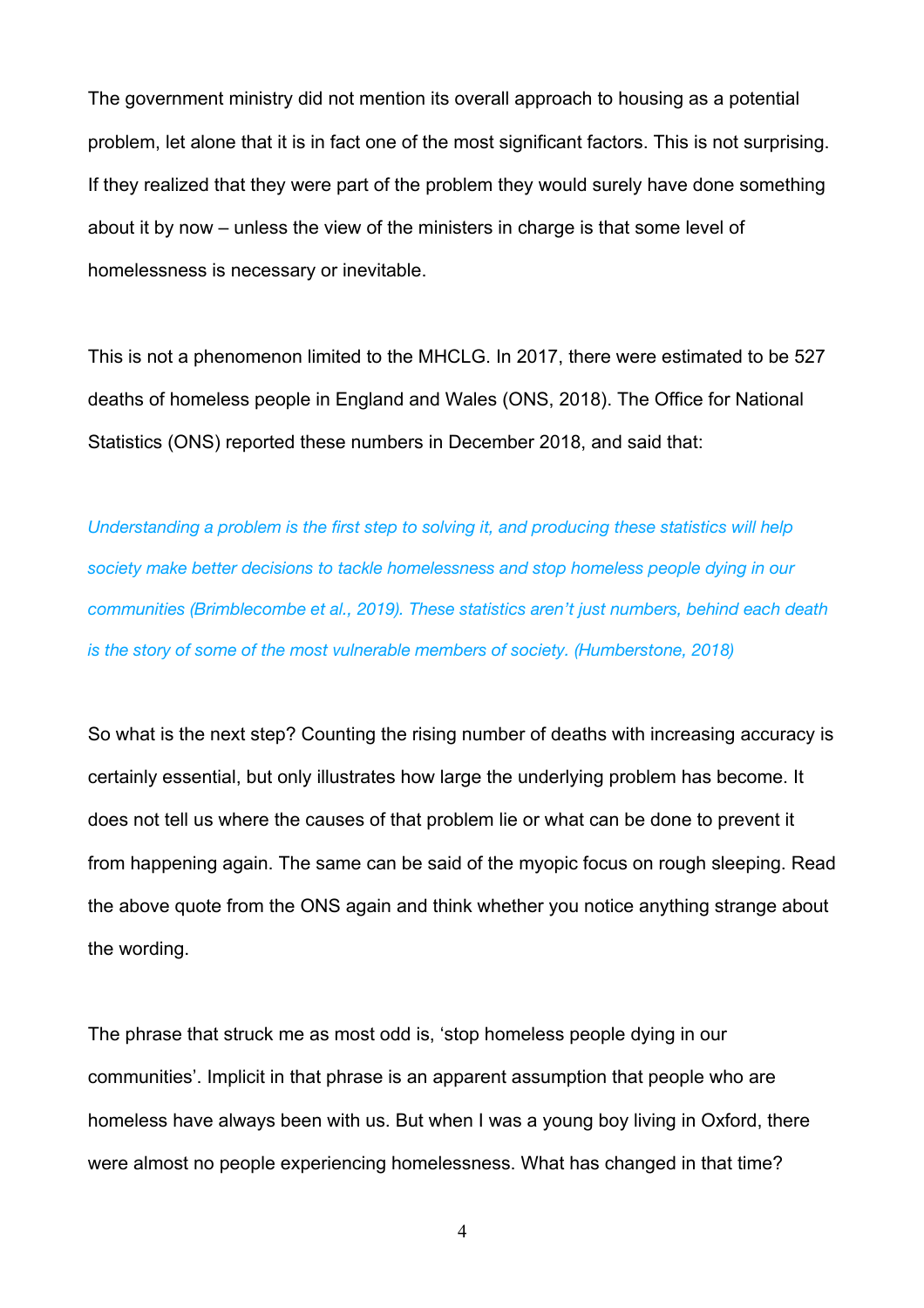While officially supporting the target of 'halving rough sleeping by 2022 and ending it by 2027', in truth, policy-makers are unlikely to meet these goals if the default is to blame the weather (recent warmer winters mean that the weather has not been the cause) and suggest that a few more night shelters could help. Despite acknowledging that street homelessness is just the tip of the iceberg, in England the decision was taken not to focus on the root causes. In Scotland, the approach is different and takes all forms of homelessness into account, not just rough sleeping. Neither of these two UK governments go into detail about evidence underpinning their plans or how the impact of policies will be evaluated – a missed opportunity. These government documents are an important source of evidence for other parts of the sector, and their choice of language and areas of focus affect which issues are dealt with or ignored.

## **Unexplained but not suspicious**

In general, policy suggestions on homelessness only address the most precarious and heart-wrenching cases. While this is useful to galvanize sympathy, it unintentionally implies that by helping those whose need is greatest, the problem can be eradicated. This is wrong. It can also create negative side effects among the wider population who, when confronted with endless terrible individual stories, begin to feel that things will never change, becoming apathetic, desensitized and fatalistic.

In spring 2018, in one of the streets where I used to play as a child, a homeless man died in a council-funded hostel. The newspaper report was brief: 'The 61-year-old was found dead in a room in Marston Street in East Oxford on April 20. The city council said it believed there was nothing suspicious about the man's death' (Staff Reporter, 2018). In autumn 2018, the same paper reported: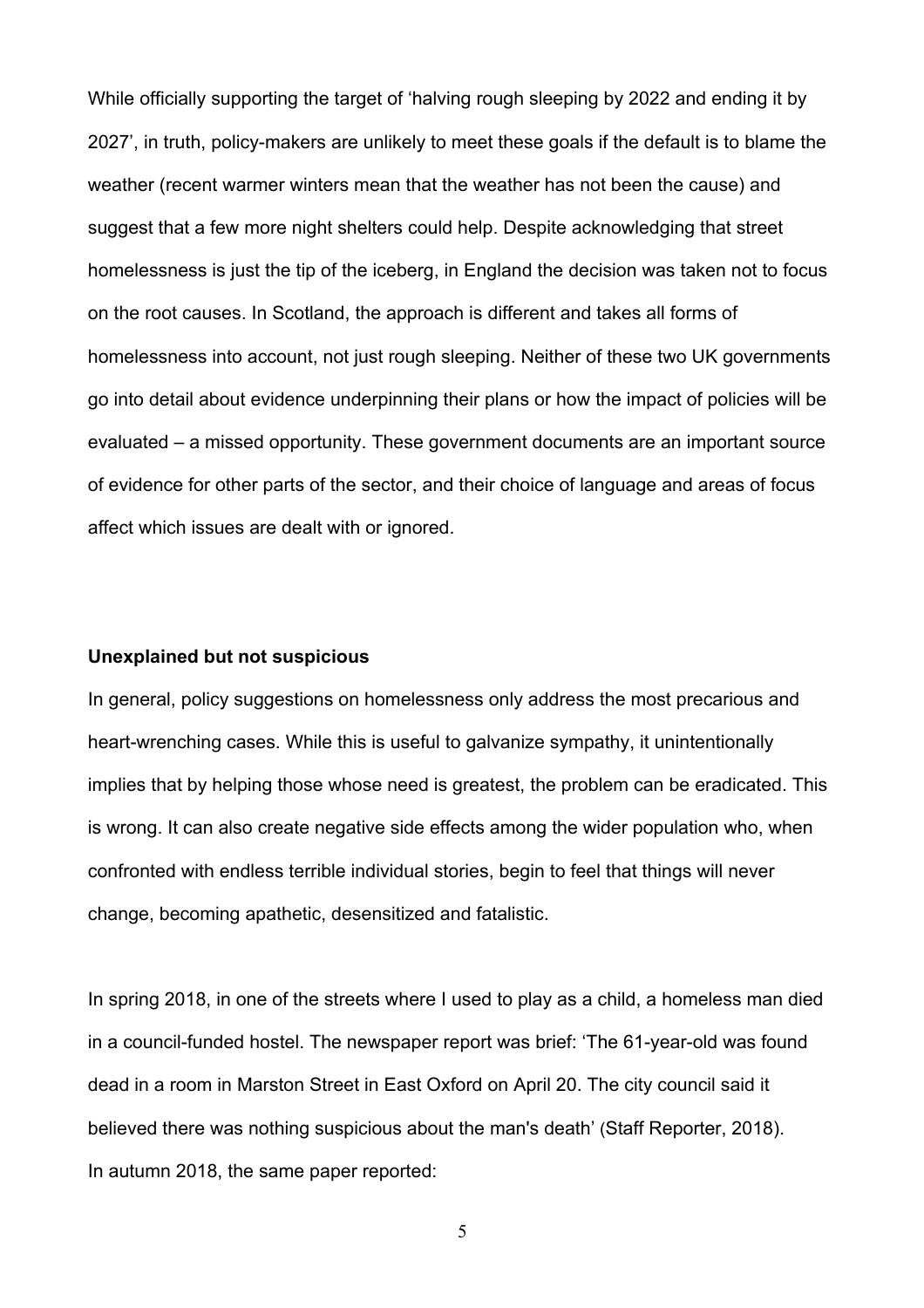*A homeless man who was found dead in a graveyard had been sprayed with paint three days earlier in a separate assault … someone uploaded a video onto social media of the homeless man* being sprayed, with a voice in the audio that could be heard saying: 'This is how we deal with *beggars on the street' (Press Association, 2018).*

Just before Christmas 2018, a homeless man in his 30s was found dead on the main thoroughfare between Oxford rail station and the city centre. Four days earlier, a man who had been homeless died in the centre of town, in McDonald's, where local school children go to meet. The same code words were used as in previous reports that imply nothing unusual has happened: 'Police said on Monday that his death was being treated as "unexplained but not suspicious"' (Roberts, 2018).

Sharron Maasz died in January 2019 (Aziz, 2019), and two more deaths were reported in the month after. The only thing that connected the three was that they were all experiencing homelessness. We have long become accustomed to such deaths, and an unhelpful tradition has developed whereby it is deemed sufficient to express shock and horror instead of using these tragedies as an opportunity to learn and improve.

Perspective matters, because unless we can be confident that we are framing the challenge in the right way, we may be misusing vital resources and wasting precious time and energy. To achieve real, lasting change it is vital that we take a much wider view of homelessness, one that considers the bigger picture of the drivers and root causes of the issue as informed by current evidence and an historical context and understanding. In 2018, the Centre for Homelessness Impact advocated exactly this approach in a report that went on to suggest that we must also better understand 'how housing equity is connected to opportunity and life chances' (Teixeira *et al.*, 2018).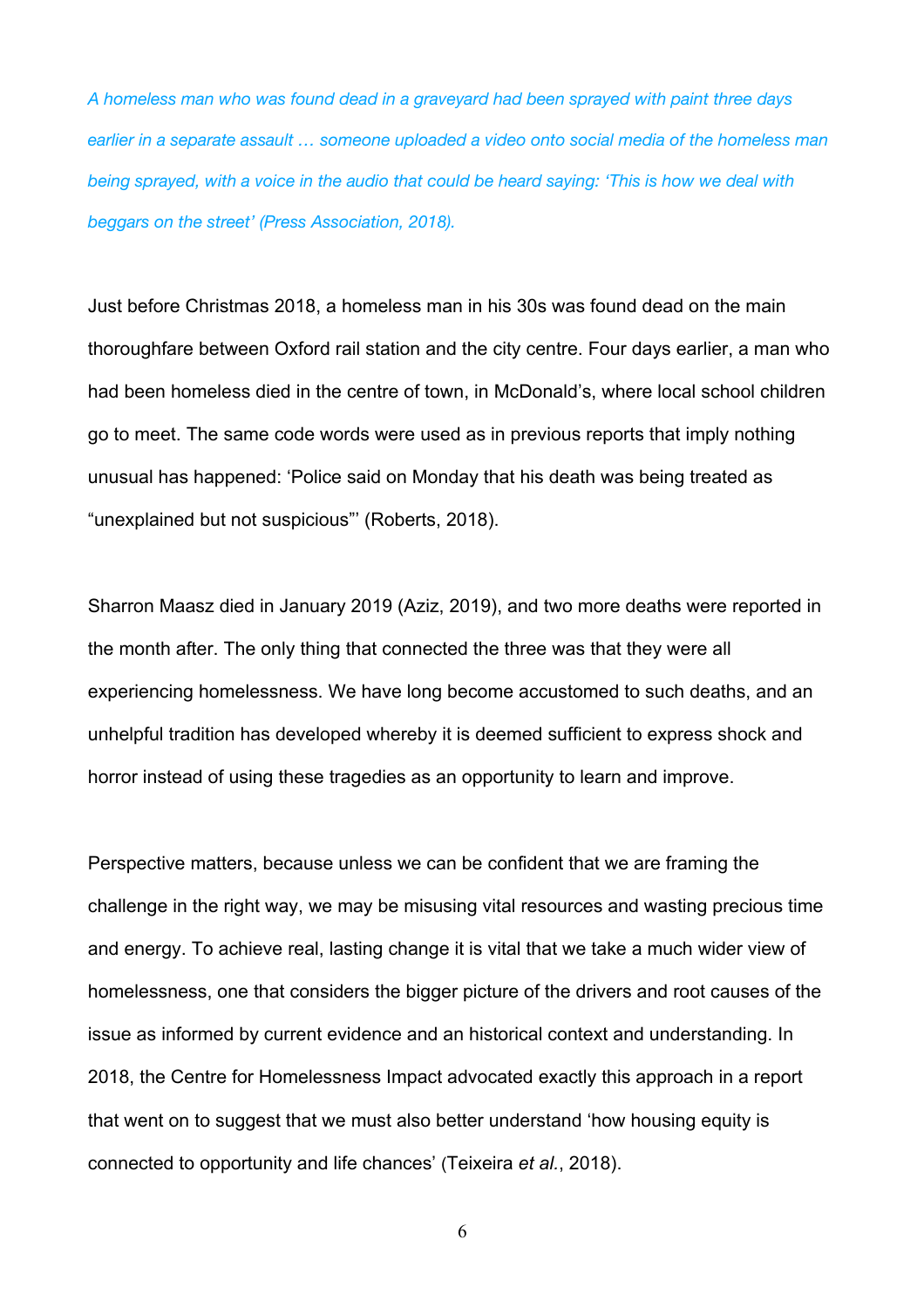We have come to approach homelessness as a question of how to mitigate, subdue, and tidily deal with the symptoms of our social illness. We have learnt to cope saying these deaths are not suspicious, when in fact they are. We express horror and spend ample time 'raising awareness', but this is not good enough.

To achieve a step change in our efforts, a new evidence-based approach to homelessness is needed, one that aggregates evidence from other countries and our own former successes in addition to generating new research. What did we do in the past that meant fewer people were once homeless, and do we have all the evidence we need to address the most pressing questions that need answering today? What are the impact of our current interventions and what would have happened without them?

## **Luck matters most**

Generating and utilizing the right kind of evidence also requires that we ask more complex questions, like why it is that more men die homeless. The superficial reason is that there are simply more men 'sofa surfing', in hostels and on the streets. And the reasons for that? Women are more likely to be parents with young children and thus have a right to be housed, while men are more likely to take to drinks and drugs to an extent that leads to homelessness. But the explanations are more complex still.<sup>1</sup>

The number of people dying while experiencing homelessness is now so high that it is possible to break the figures down by the characteristics of those who die and the immediate, if not underlying, cause of death. Only one in six of those who die while experiencing homelessness are women, but the women in England and Wales who die while experiencing homelessness are, on average, two years younger than the men (42 rather than 44 on mean average). Some 21 years ago, as homelessness was starting to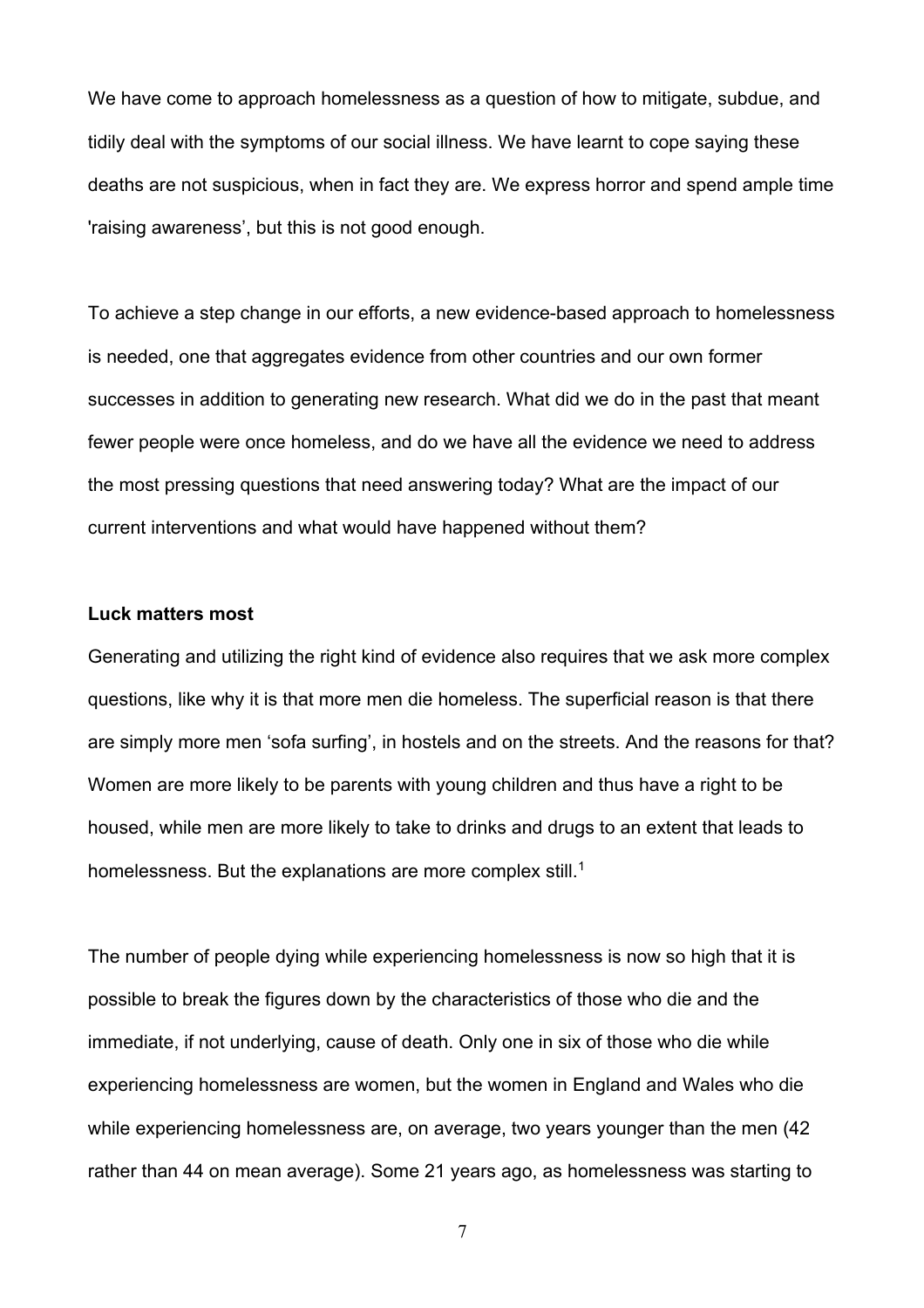become normalized in the UK, Mary Shaw and I made similar calculations and found that the death rates of male rough sleepers aged 16–29 years were almost 40 times higher than those of the general population. For all men aged 16–64 years, this number is about 25 times greater (SMR=2587). Very little has changed in these death rates even while the numbers of people experiencing homelessness fell, and then rose (Shaw and Dorling, 1998).

The picture for women is a little different. Back in 1998 there were too few women on Britain's streets to be able to calculate their mortality rate by age. The latest data suggests that the number of younger homeless women is on the rise. Homeless men die 34 years earlier than most men, homeless women 39 years earlier than most women. People who are homeless are at highest risk of death where they are most numerous: in London and the conurbations of the north-west of England and, more recently, in Oxford. In early 2019, Oxford had the second highest mortality rate for homeless people in the UK, $2$  with the majority of those who died having grown up and gone to school in the city or a village within a ten-mile radius (Brimblecombe *et al.*, 2019; ONS, 2018).

A third of the deaths of people experiencing homelessness in the UK are now attributed to drug poisoning. Doctors know that the cause they write on the death certificate is not the true underlying cause. If they knew the person and were permitted to write a more nuanced description, a few might write something far more useful. Like Roger Pepworth's obituary for Sharron Maasz and Shaista Aziz's later tribute and explanation (Aziz, 2019), this could give a human face to people who would otherwise become statistics and present a more honest picture of the structural causes of death for people experiencing homelessness. Here is a hypothetical example: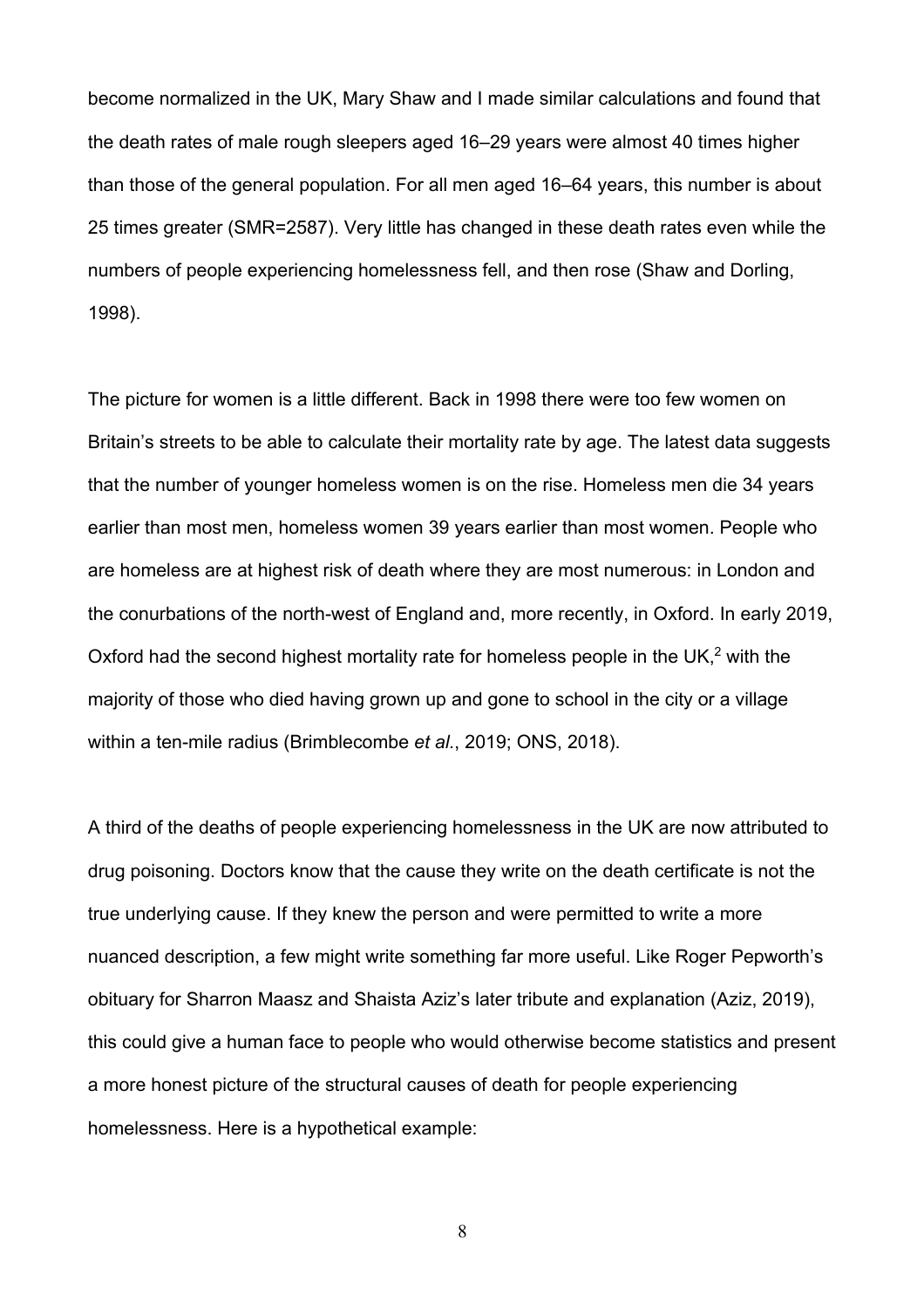*Died of drug poisoning after intermittent spells without a safe home. An imaginative young man who did well at school. A chance event aged 16, lead to the loss of his nearest sibling in a car crash. The resulting family breakdown began the path to heavy drug use and periods of living on the street. But he survived for some time. Had he been luckier, his overdose would not have happened. Had his local rehab centre had just one extra free space, he would not be dead now, but its funding was cut. Had he been born a few years earlier, before heroin reached his home town, he might have resorted to drink instead and not suffered this overdose. Had he been born in another European nation under otherwise identical circumstances, there is a good chance he would still be alive. But he was born in England, in the mid-1970s, and is now dead, aged 44, coincidentally at the exact mean age that people die nationally. He had rotten luck.*

Luck matters above all else to individuals, but at the aggregate level all the good and bad luck is ironed out. At the aggregate level the evidence is not about luck at all. At the aggregate level it is perception that matters most and the biases inherent in the interpretation and presentation of statistics. This is *always* the case. Individuals all operate with a worldview that they carefully structure their evidence to support. This means that simply gathering more evidence is not enough. To accelerate progress, the sector must be prepared to put its basic assumptions to the test on an ongoing basis, and to ask whether what it is doing is fundamentally improving the situation or instead is perpetuating a bad system, while superficially appearing to help.

#### **What constitutes good evidence?**

Just a few centuries ago it was possible to amass a large quantity of evidence to show that the Earth was at the centre of the universe. Just like the moon, the sun appeared to revolve around the earth, so too the planets and the stars orbiting us reassuringly in the night sky. What it took to change that view was not simply a better telescope, it was a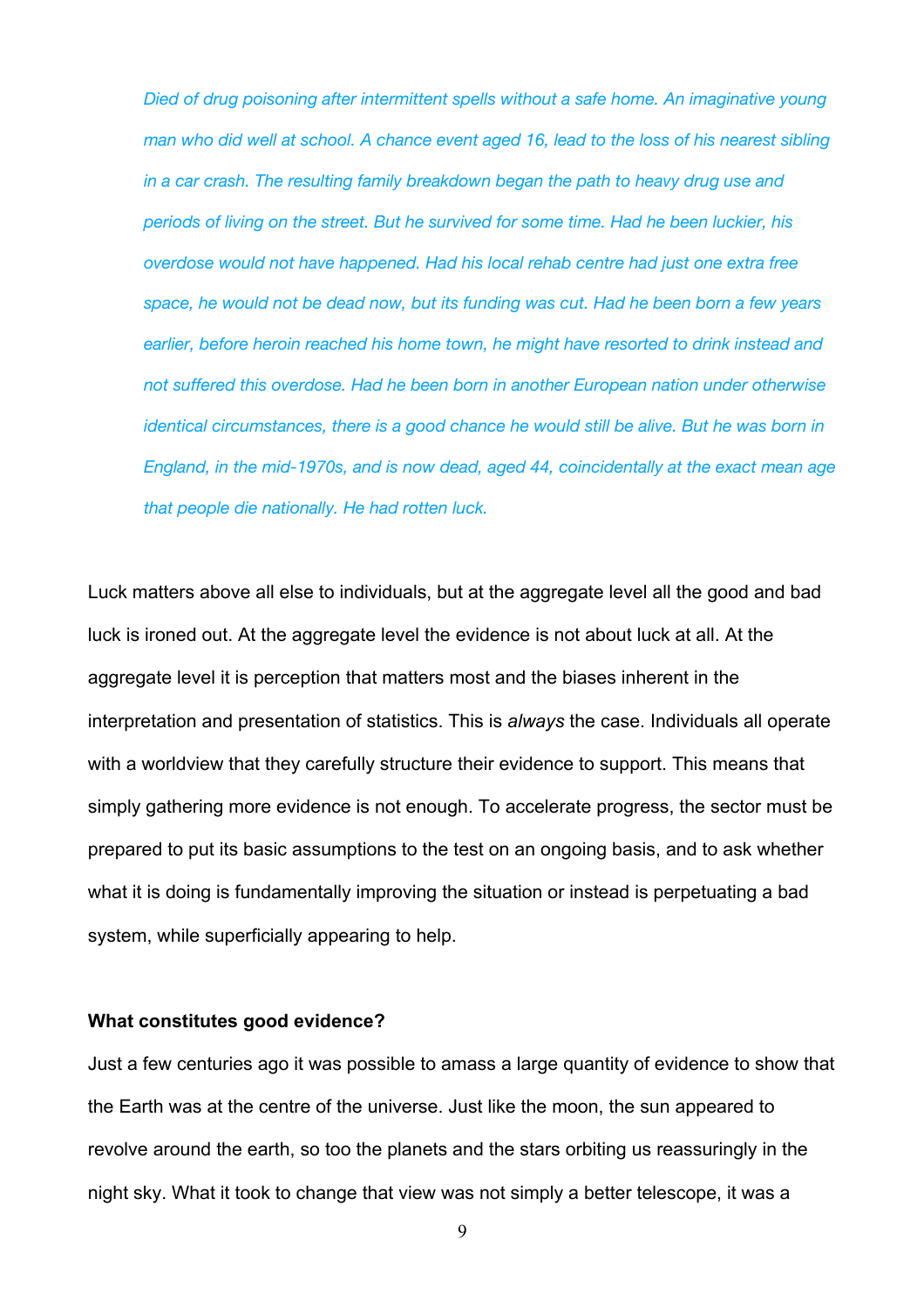better way of thinking. Rooting oneself in a mode of thinking can only sustain the prejudices of your times and place.

The current pervading narrative places the responsibility for homelessness on the individual. But the causes of homelessness do not lie with the people that it affects. Consequently, the solution to the underlying problem is not just intervention on the streets. Neither is it limited to the 'payment by results' of 'local social enterprises', or the issuing of 'social bonds'. Individual interventions may be well-meaning, but they can often be merely only superficially and very short-term successful. That is why it is vital to both address the dearth of causal evidence (as highlighted by the Centre for Homelessness Impact Evidence and Gap Maps), while also ensuring we take the bird's eye view of homelessness and what really causes it to rise.

We know from other fields, such as public health, that to truly use evidence to drive improvements at a population level, taking a systematic and wide approach is crucial. The fitting of gastric bands, for example, may solve obesity in individual cases, but it does not have any effect at the societal level. Obesity will not be eradicated until the whole environment that makes a population fatter is dealt with.

When the ONS released their first estimates of the number of homeless people dying on the streets on 20 December 2018, section seven of their report was titled 'Proportion of deaths of homeless people that are due to drug poisoning has increased by 51 percentage points relative to the overall number of drug deaths over five years'*.* The next day the title of that section was changed to, 'Drug-related deaths of homeless people increased by 52 per cent over five years'.<sup>3</sup> This attention to detail and correction of a single statistic by one percentage point gives the impression that what matters most when gathering evidence is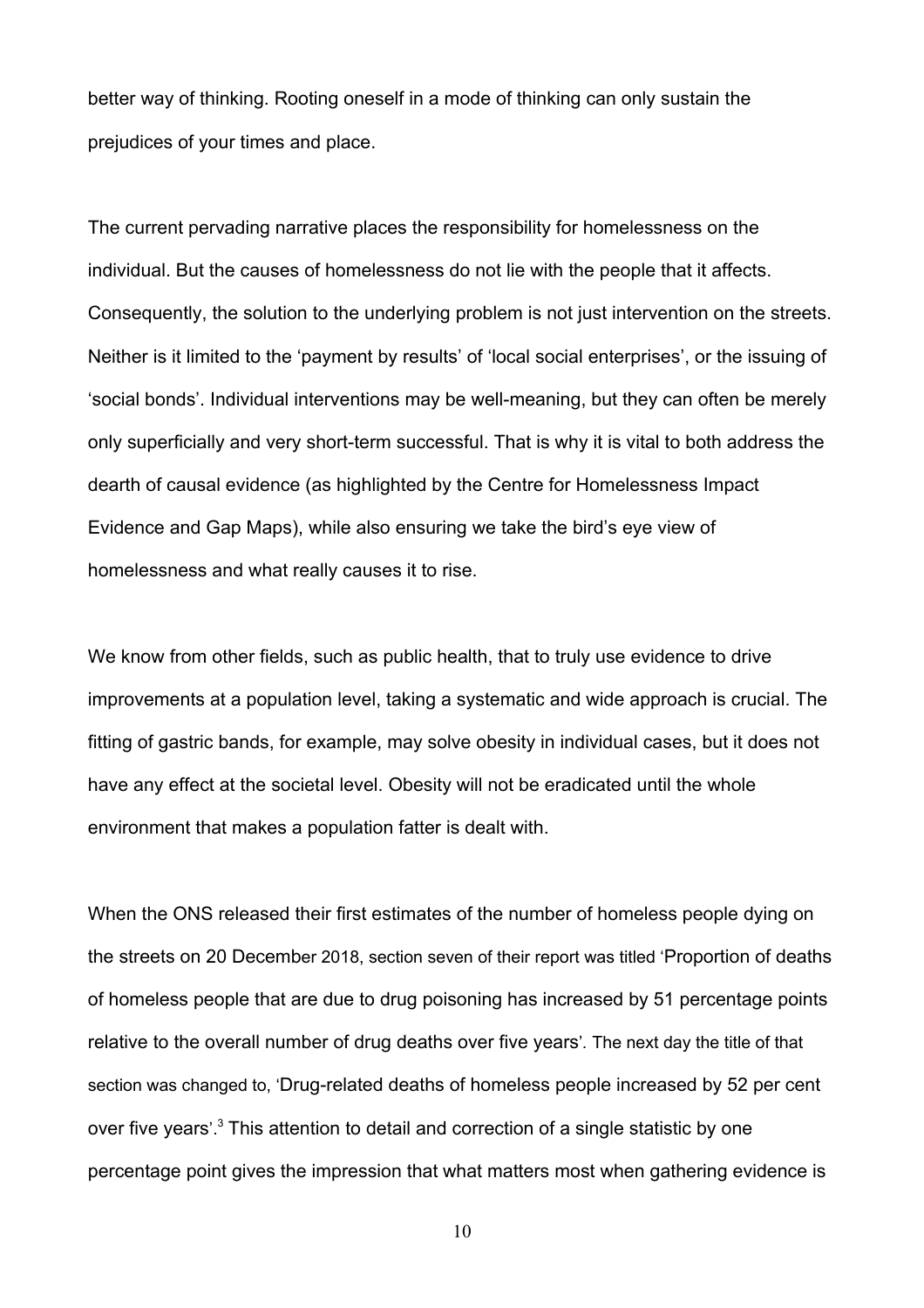statistical exactness, and then issues such as drugs – the precise drug that lead to death is identified in individual cases. In 2018, the ONS notes that one person experiencing homelessness died from smoking cannabis, while 115 died while under the influence of opiates.4 The fact that somewhere a doctor noted cannabis consumption as a potential cause of death while homeless may well be the least useful piece of information ever released by a government-funded agency.

The ONS should not be singled out here. The same could be said of much of the literature on homelessness. A report from Housing First England (2019) cites 'A long history of alcohol dependency, heroin and crack use and anti-social behaviour' as the main cause of homelessness for one of its service users.

The language used by leading sector organizations matters. Simple statements can, when repeated again and again in aggregate, frame a story, shifting focus from the causes to the symptoms of a problem. With homelessness, the emphasis is so often on how the people affected suffer from alcohol or drug misuse, have 'high/complex needs' or all of the above, while forgetting that the evidence suggests most people affected by homelessness never come into contact with the homelessness system, and can therefore not easily be labelled under any of these categories. They are in so many ways no different from you or me In its 2018 annual accounts, Homeless Link describes roughly £5 million of spending in a year and begins:

*The Government's commitment to halve rough sleeping by 2022 has set the policy agenda during the year. Homeless Link has made a full contribution to the Government's process of developing a strategy to implement this commitment, with representation on the Rough Sleeping Advisory Group and all five 'Task and Finish' groups set up to work on components of the strategy. We welcome the appointment of Jeremy Swain, who steps*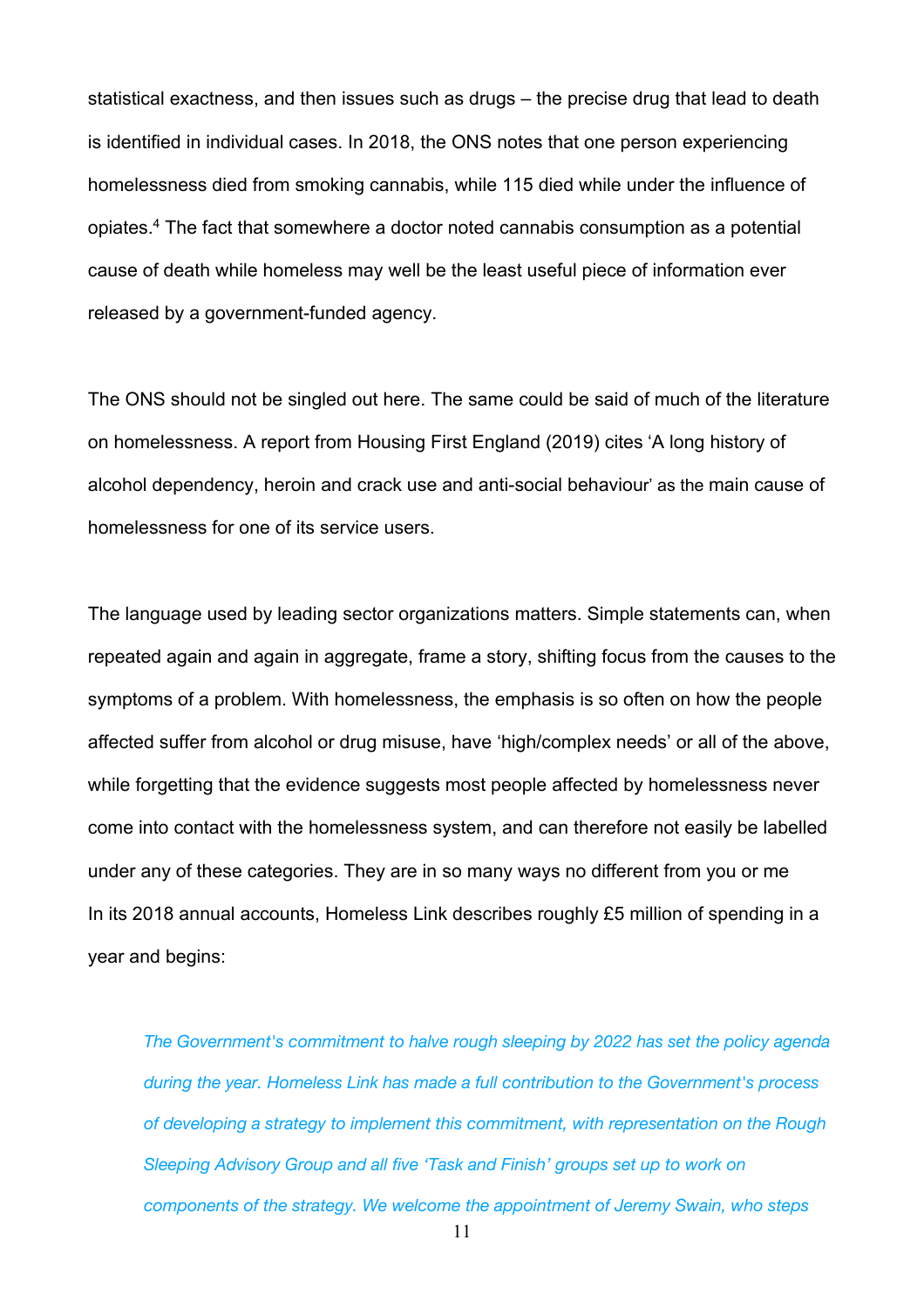*down as a Homeless Link Trustee, to lead the Government's Rough Sleeping Initiative and we are confident that the sector will play its part in reversing the shocking increases in rough sleeping we have seen in recent years. However, these worthy commitments can only be achieved with significant additional resources and we look forward to the publication of the finalised Government strategy later in the summer. (Fielden, 2018)*

The call for 'significant additional resources' is a recurrent refrain in the sector, when in fact the massive injections of funding every decade or so have probably contributed to the problem. While adequate resources are key, throwing money at the problem does not necessarily mean those affected by homelessness will benefit. In the last fifty years, the (largely English) charity homelessness system has grown in complexity and is more costly than ever, yet the impact of the work has not reduced the scale of the problem. For this reason, the sector needs new types of evidence – particularly causal and comparative – in addition to greater accountability and transparency to ensure policy-makers are indeed drawing on bodies of knowledge when developing policy. We know from other social policy fields like international development and education that better use of data and causal evidence can help accelerate progress and help target resources more effectively.

## **Progressing policy**

Preventing homelessness in the UK requires significant reformation of housing policy. In most areas, it is currently not fit for purpose. It is not just those who are homeless who suffer as a result. Millions of others pay exorbitant rents for low-quality homes over which they have insecure rights.

In this instance, we would do well to draw on evidence from the past and look at similar failures in public policy where an emphasis on the symptoms, not the causes, has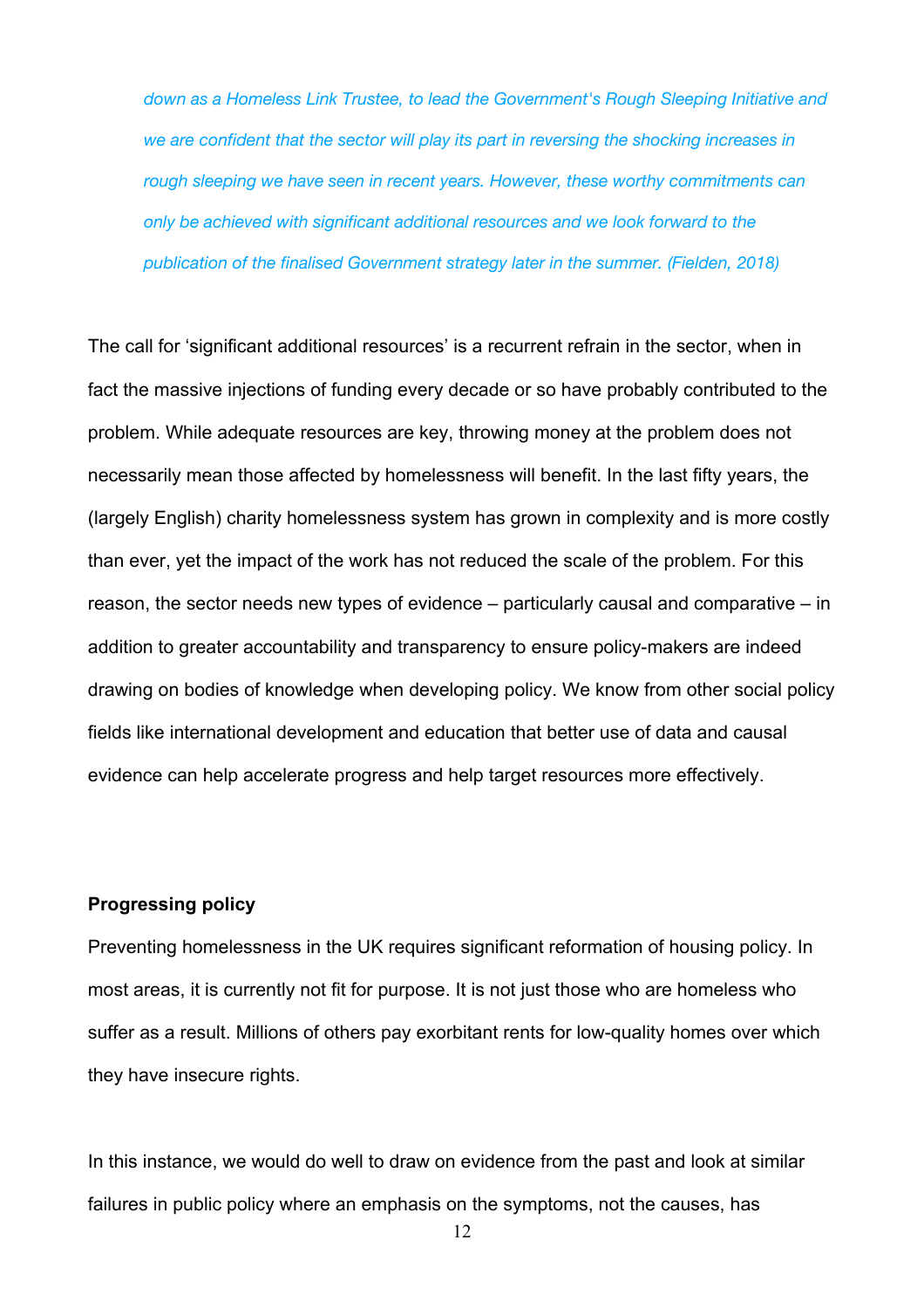prevailed. Acknowledging systemic problems is a rare occurrence in current UK public policy and government often focuses on treating the symptoms of a problem for short-term gain.

In the past, the UK government has tried to address the prevalence of babies with low birth weights by focusing on the health and wellbeing of individual mothers, rather than addressing the systemic factors that mean that the UK has one of the worst records for underweight infant births and highest neonatal mortality rates in western Europe (notably Scotland is now bucking this trend and infant mortality rates are now falling there and are already much lower than in England today as its government has recently begun following the prescription from Finland). The British government has looked at the individual cases of children excluded from school, instead of the wider social issues that mean school exclusions are rare elsewhere in Europe and were quite rare in the UK in past decades; but no longer. It has designed measures to address poverty that mitigate only the worst effects of living on a low income, rather than acknowledging that it is tolerance and exacerbation of high levels of income inequality that is fueling the problem. The British government, from 1979 continuously through to 2019, has treated the issue of long-term unemployment and sickness as if it were the result of work-shy individuals who should be sanctioned for not trying hard enough, rather than understanding that its organisation of the national economy results in greater sickness and wastes human resources.

Without new mechanisms to instigate change, this status quo will prevail. In a complex system, better use of evidence to identify how to prioritize things that do the most good and stop doing what does not work (or causes harm) is vital.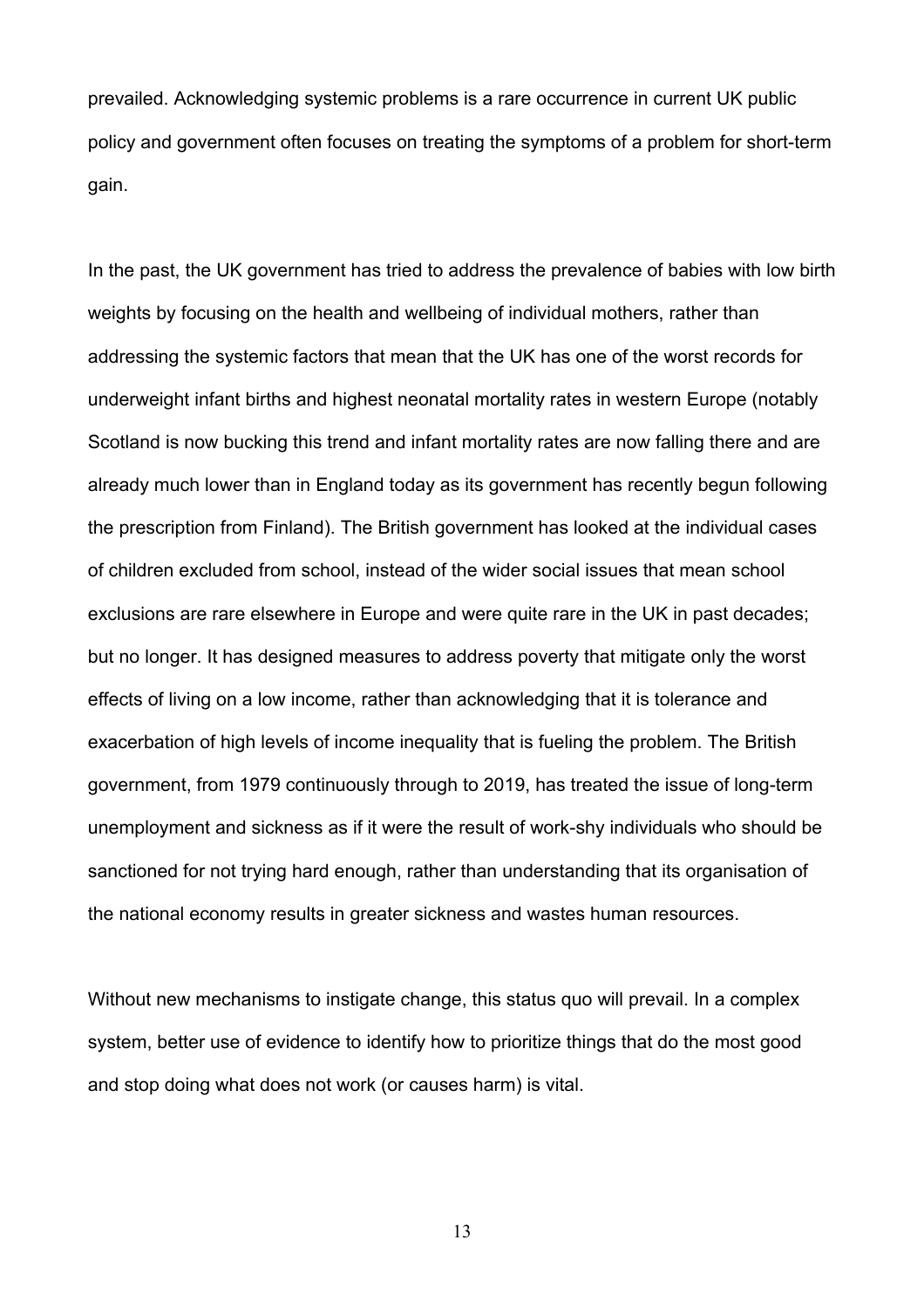## **What is to be done?**

It is not just housing policy, but social policy in general that has exacerbated homelessness by creating an environment of precarious inequality. Reliable evidence at the micro and macro levels needs to be collected and acted upon more promptly. We need to know what works in the short term, but also keep our eyes on the long-term prize. A piecemeal approach that seeks to improve one area will have little overall effect if other areas of public life are not also improving.

There are opportunities to learn from what we did better in the past, from other areas where social policy has been effective, and from other European countries with more successful social policies than our own (Dorling, 2016). While we may look back and idealize solutions that would no longer be effective, like the mass provision of traditional council housing, an evidence-based approach would clarify exactly why this is the case.

Council housing worked so well at first because of a slum sector that existed below it from which a council house provided an escape. Those are no longer the times we live in, but we can learn from knowing that. It is vital it is to learn faster and fully embrace technological and social developments, what people will need in the future will be different from what worked well for their grandparents in the past, for instance because people now live longer we need far more dwellings without stairs in future. There is a danger that the timings of research seldom work for practitioners and policy-makers. To give another example that would have meant little in the recent past, many young people, including young people who are homeless, will go without food before they go without phone credit. Knowing that is useful.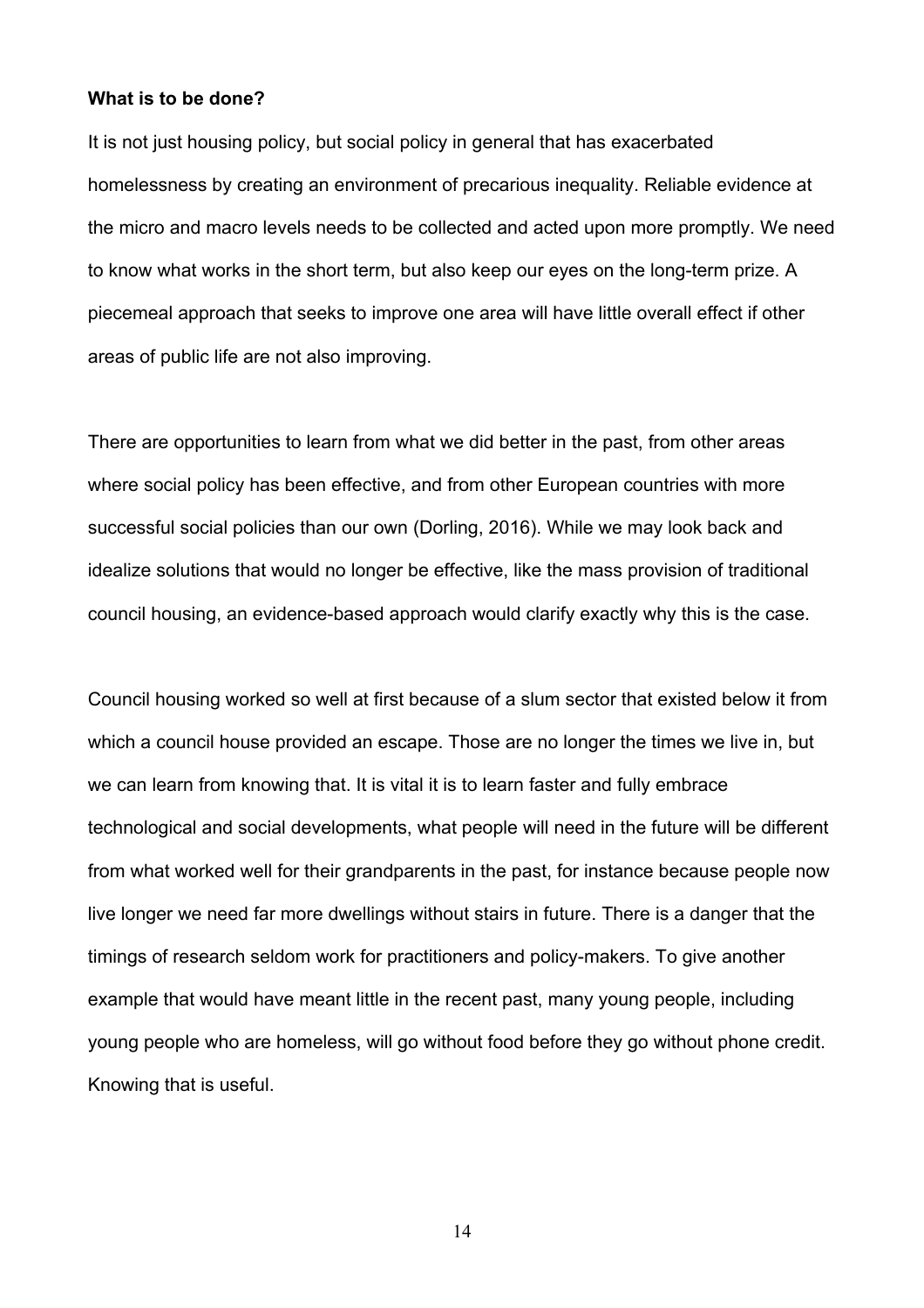In the UK, we seem unable to scale up promising interventions, largely because three is often no real will and they are thus so often never subject to rigorous evaluation, meaning that projects then close down as and when the fashion passes. The root causes of new homelessness are almost never treated as a political priority. In England, there are a few new schemes being piloted that have fared well in Nordic nations, like 'Housing First'. In Finland, 'Housing First' as a policy was successful predominantly because of Finland's stronger social safety net – one that the UK has now largely lost. We do not yet know if it will fail in the UK, but the omens are not good given the cuts that have occurred to other services in the UK. We also know that very large numbers of people who are homeless sleep in public toilets in Finland, but at least they can sleep in public toilets (and those toilet are heated).

We should recognise that all European countries now have lower income inequality than the UK and also enshrine more tenant rights into law. Rent regulation is a vital part of that. It is the only defence against arbitrary eviction.<sup>5</sup> In Germany half of all householders rent privately. Often they rent using standard leases, which permit tenants to live in a property for the duration of their lives (Hickey, 2016). Rent caps are enforced to stabilize rates for all tenants, and closely monitored to ensure they do not increase too quickly. Tenants' groups organize to complain when landlords are not penalized for breaking the law.

In Sweden, private sector rent levels are set through negotiations between representatives of landlords and tenants in a very similar way to how trade unions and employers negotiate pay. In 2014, the whole of Stockholm was limited to increasing rents in a year by only 1.12 per cent as a result. In the Netherlands, monthly rental fees are fixed by government. Government officials inspect properties for quality and decide rents accordingly. Denmark has two forms of rent regulation and does not suffer homelessness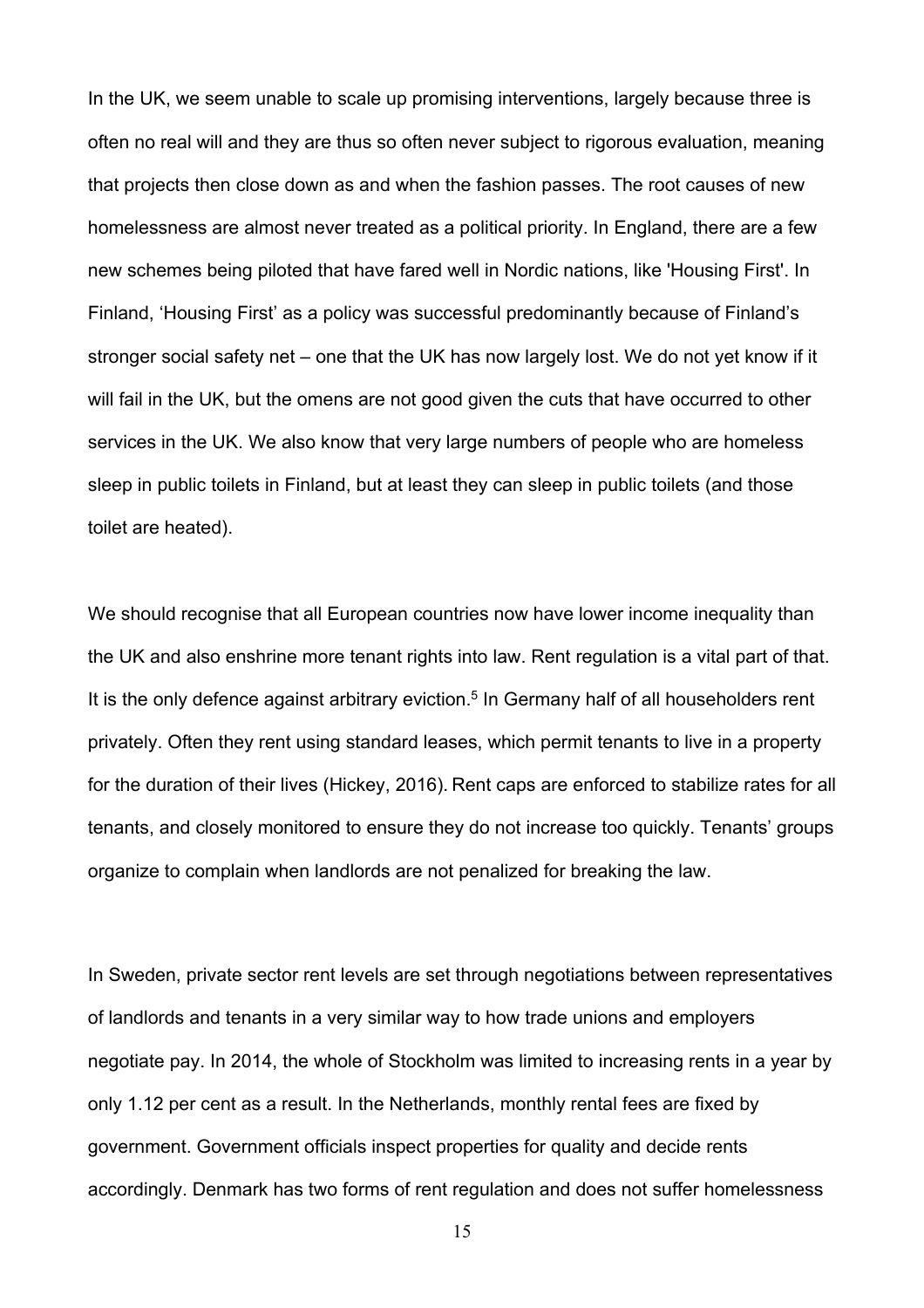on the scale of countries with a supposedly more 'free market'. 'Free' housing markets serve only to benefit those with the most money.

In France, a new set of rent regulations came into force in the capital in August 2015, stating that private rents 'must be no more than 20 percent above or 30 percent below the median rental price for the area'. Of course, the rules prompted anger among property agencies and landlords, who claimed they would deter investment. But the evidence from less equal countries is clear: landlords charging whatever rent they choose does not result in more housing becoming available. The USA and its enormous rate of homelessness amply demonstrates what leaving housing to the free market produces. In contrast in the European mainland These controls have helped reduce rent inflation as firms and European agencies move parts of their workforce to Paris during the Brexit process.

The dominant narrative in Britain, and especially in England, remains one that always focuses on the apparent deficits and perceived failures of people who become street homeless. Victim-blaming is an area in which much of western society excels, but at which the most economically unequal societies such as the UK and USA excel the most. Thankfully, there is now growing evidence that this may be changing, and that attitudes in the UK are finally beginning to alter (Dorling, 2018). Changing old habits will not be easy, but nurturing a learning sector that acts more promptly on existing knowledge and tests its assumptions about what works will improve the positive impact of our efforts. Much more importantly than that, though, is electing a government made up of people who both care and understand.

Sharron Maasz was one of so many who could, and should, be alive today.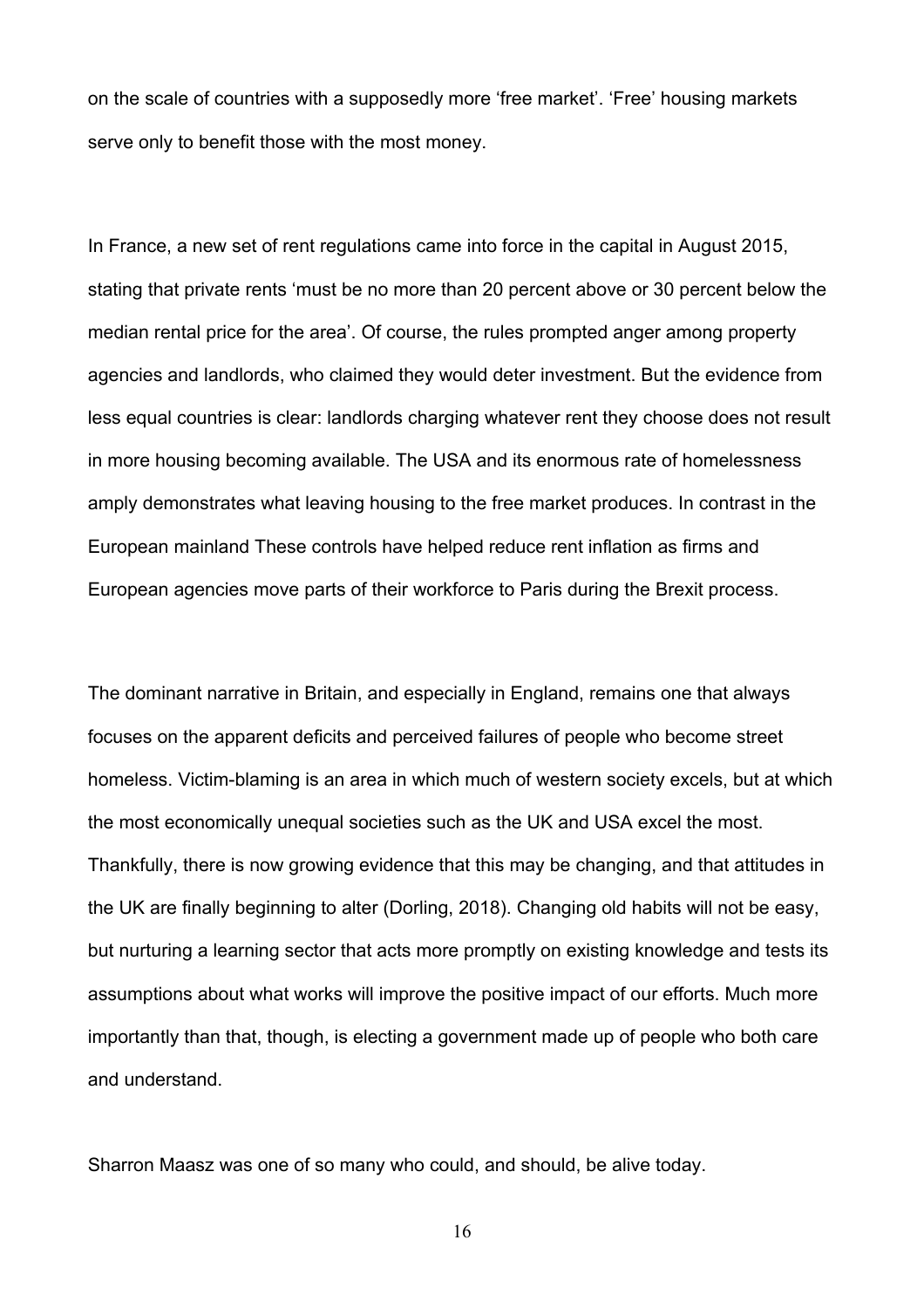## **References**

Aziz, S. 2019. The death of Sharron Maasz shows why domestic abuse services are vital. The Guardian, 26 November. https://www.theguardian.com/cities/2019/nov/26/the-deathof-sharron-maasz-shows-why-domestic-abuse-services-are-vital

BBC News. 2019. Homeless deaths nine times higher in deprived areas. *BBC News*, 25 February. https://www.bbc.co.uk/news/uk-england-47357492.

Brimblecombe, N., Dorling, D., and Green, M. 2019. Who still dies young in a rich city?

Revisiting the case of Oxford, The Geographical Journal, DOI:10.1111/geoj.12336,

Accepted Article published online on 12 November, 2019. https://rgs-

ibg.onlinelibrary.wiley.com/doi/abs/10.1111/geoj.12336

Dorling, D. 2016. *A Better Politics: How Government Can Make Us Happier*. London: London Publishing Partnership. http://www.dannydorling.org/books/betterpolitics/.

Dorling, D. 2017. *The Equality Effect*. Oxford: New Internationalist.

http://www.dannydorling.org/books/equalityeffect/.

Dorling, D. 2018. *Peak Inequality: Britain's Ticking Time Bomb*. Bristol: Policy Press. https://policy.bristoluniversitypress.co.uk/peak-inequality.

Feilden, P. 2018. Introduction to company account 25 July 2018 authored by Homeless Link: Reports and Financial Statements for the year ended 31 March 2018.

http://apps.charitycommission.gov.uk/Accounts/Ends73/0001089173\_AC\_20180331\_E\_C. PDF.

Fransham, M. and Dorling, D. 2018. Homelessness and public health. *British Medical Journal*, 360. https://www.bmj.com/content/360/bmj.k214.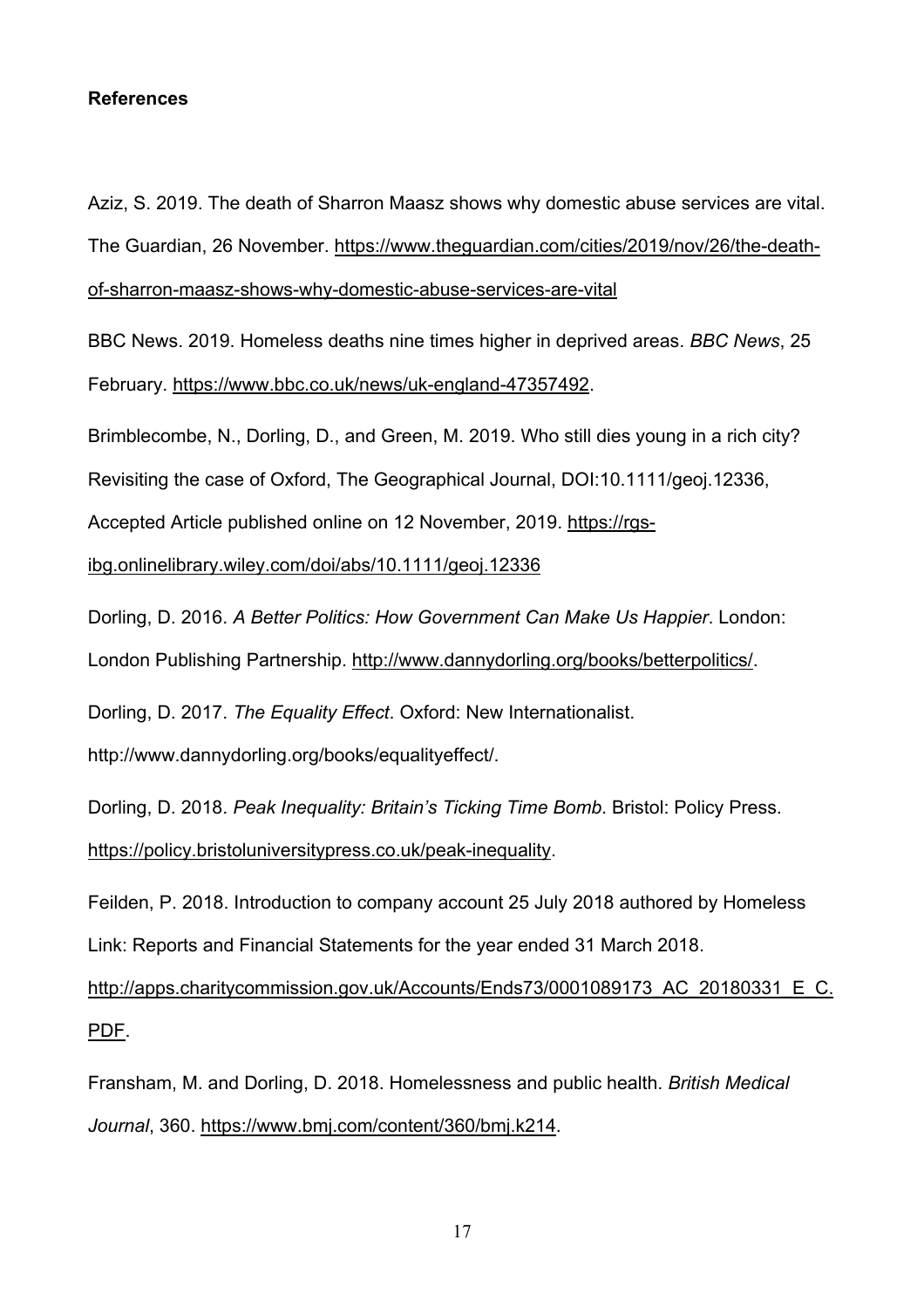Hickey, S. 2016. Would a rent cap work for tenants facing £1000 a month rises? *The Observer*, 1 May. http://www.propertyinvesting.net/cgi-

script/csNews/csNews.cgi?database=default.db&command=viewone&id=32624&op=t.

Housing First England. 2019. *Life Stories*. https://hfe.homeless.org.uk/life-stories.

Humberstone, B. 2018. ONS reveals the number of people dying homeless.

https://blog.ons.gov.uk/2018/12/20/ons-reveals-the-number-of-people-dying-homeless/.

Kraemer, S. 2017. Notes on the fragile male. Extension of (2000) 'The fragile male' *British Medical Journal*, 321(7276): 1609–12. Extended notes online only:

http://sebastiankraemer.com/docs/Kraemer%20notes%20on%20the%20fragile%20male% 202017.pdf.

MHCLG. 2019. *Rough Sleeping Statistics Autumn 2018, England (Revised)*. London: Ministry of Housing Community and Local Government.

https://assets.publishing.service.gov.uk/government/uploads/system/uploads/attachment\_ data/file/775089/Rough\_Sleeping\_Statistics\_2018.pdf.

ONS. 2018. *Deaths of Homeless People in England and Wales: 2013 to 2017*. London: Office for National Statistics.

https://www.ons.gov.uk/peoplepopulationandcommunity/birthsdeathsandmarriages/deaths/ bulletins/deathsofhomelesspeopleinenglandandwales/2013to2017.

Pepworth, R. 2019 Harsh reality of life and death on the street below dreaming spires.

Letters. *The Guardian*, 3 February.

https://www.theguardian.com/society/2019/feb/03/harsh-reality-of-life-and-death-on-thestreet-below-dreaming-spires.

Press Association. 2018. Homeless man found dead in graveyard had been sprayed in paint attack. *Oxford Mail*, 14 September.